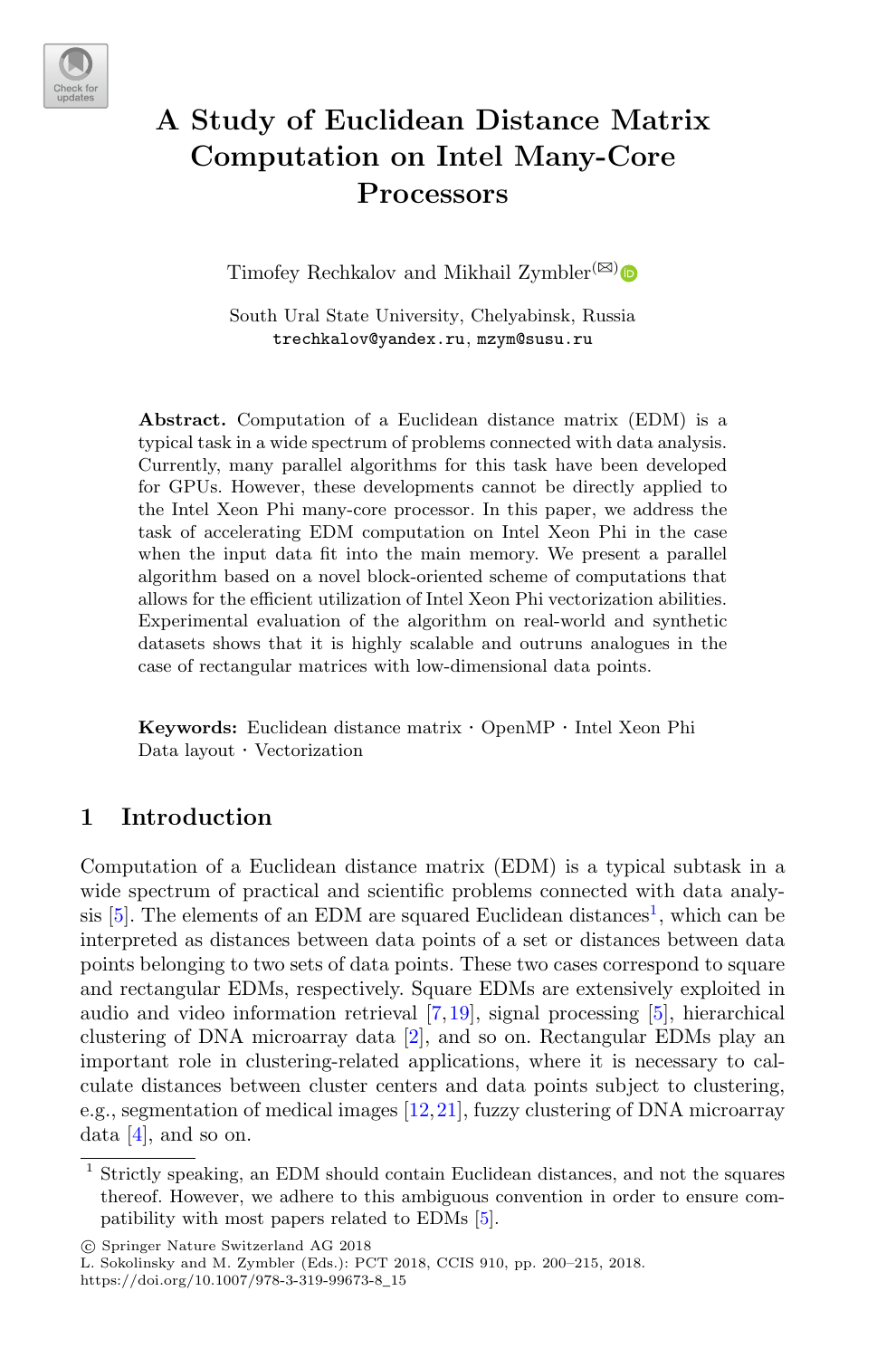In this paper, we address the computation of both square and rectangular EDMs and formally define the problem as follows. Let us consider two nonempty finite sets of *n* and *m* data points in *d*-dimensional Euclidean space. Now we assign the first set data points to the rows of a matrix  $\mathbf{A} \in \mathbb{R}^{n \times d}$ , and the second set data points to the rows of a matrix  $\mathbf{B} \in \mathbb{R}^{m \times d}$ . Let us denote by  $a_1, \ldots, a_n$  and  $b_1, \ldots, b_m, \ldots$  where  $a_i, b_j, \ldots \in \mathbb{R}^d$ , the rows of the matrices  $\mathbf{A}$ and **B**, respectively. Then the Euclidean distance matrix  $\mathbf{D} \in \mathbb{R}^{n \times m}$  consists of the rows  $d_1, \ldots, d_{n,\cdot}$ , where  $d_i \in \mathbb{R}^m$ ,  $d_{i,j} = ||a_{i,\cdot} - b_{j,\cdot}||^2$ , and  $|| \cdot ||$  denotes the Euclidean norm[2](#page-1-0).

Since EDM computation has time complexity *O*(*nmd*), this task is often the most time-consuming stage of an entire problem, and it is therefore considered as a subject of parallelization for different hardware architectures.

At the present time, many parallel algorithms for EDM computation have been developed for GPUs [\[1](#page-14-5)[,2](#page-14-2),[10,](#page-14-6)[13](#page-14-7)]. These developments, however, cannot be directly applied to Intel Xeon Phi many-core systems [\[3,](#page-14-8)[18](#page-15-2)]. Intel Xeon Phi is a series of products based on Intel Many Integrated Core (MIC) architecture, which provides a large number of compute cores with a high local memory bandwidth and 512-bit wide vector processing units. Being based on the Intel x86 architecture, Intel Xeon Phi supports thread-level parallelism and the same programming tools as a regular Intel Xeon CPU, and serves as an attractive alternative to GPUs. Currently, Intel offers two generations of MIC products, namely Knights Corner (KNC) [\[3](#page-14-8)] and Knights Landing (KNL) [\[18\]](#page-15-2). The former is a coprocessor with up to 61 cores, which supports native applications as well as offloading of calculations from a host CPU. The latter provides up to 72 cores and, unlike the first, is a bootable device that runs applications only in native mode.

In this paper, we address the task of accelerating EDM computation on the Intel Xeon Phi KNL system. In what follows, we assume that all the data involved in the computation fit into the main memory. The paper makes the following contributions. We propose a parallel algorithm based on a novel block-oriented scheme of computations, which allows for the efficient utilization of Intel Xeon Phi KNL vectorization abilities, more efficient than straightforward techniques such as data alignment and auto-vectorization. The algorithm versions developed in the course of the work are experimentally evaluated on real-world and synthetic datasets, and it is shown that our approach is highly scalable and outruns analogues in the case of rectangular matrices with low-dimensional data points.

The paper is structured as follows. Section [2](#page-2-0) discusses related works. In Sect. [3,](#page-4-0) we describe the parallel algorithm proposed for Euclidean distance matrix computation on Intel MIC systems. We give the results of the experimental evaluation of our algorithm in Sect. [4.](#page-6-0) Finally, in Sect. [5,](#page-13-0) we summarize the results obtained and propose directions for further research.

<span id="page-1-0"></span><sup>&</sup>lt;sup>2</sup> Note that this definition also covers the case  $\mathbf{A} \equiv \mathbf{B}$ .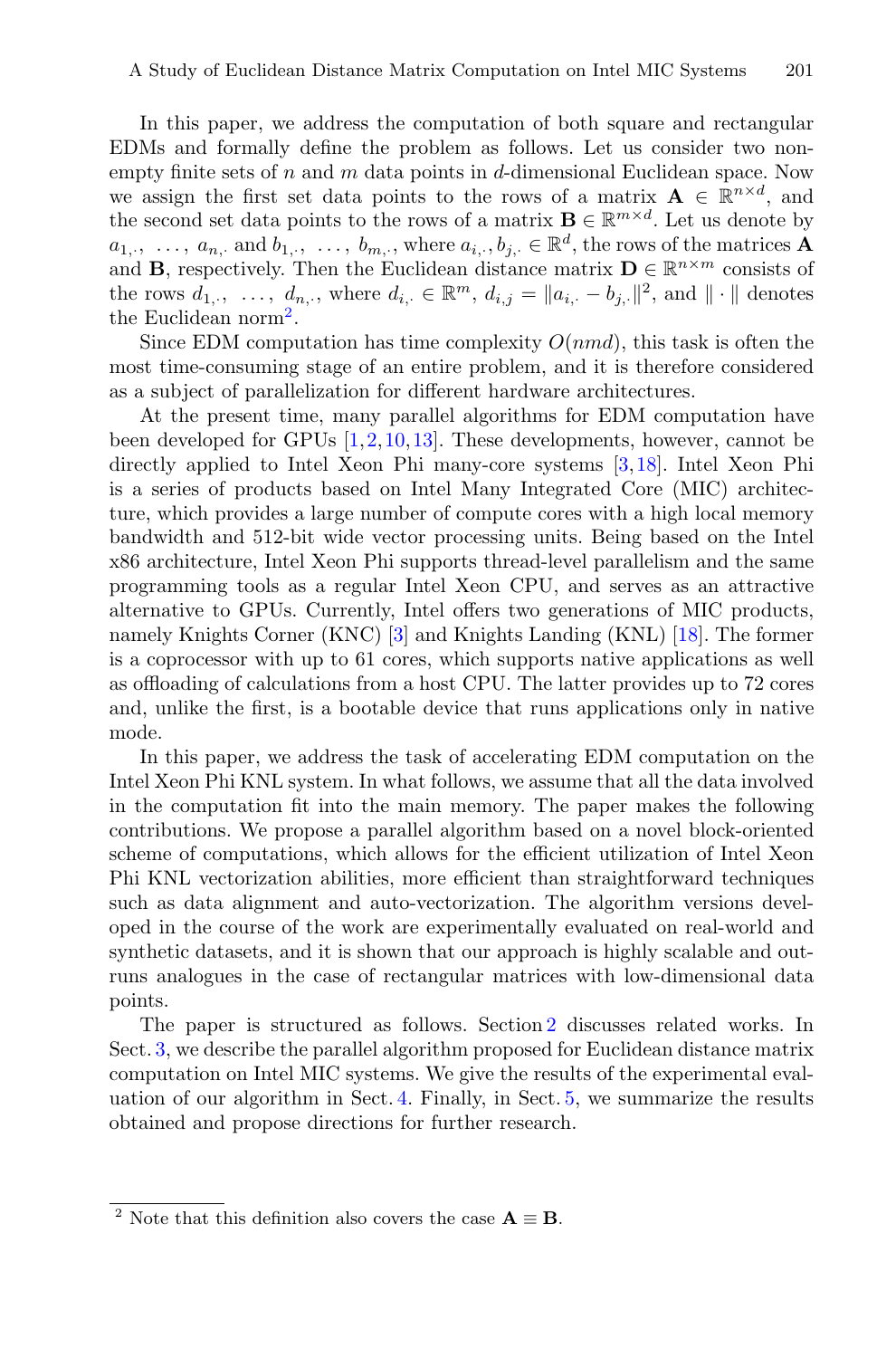### <span id="page-2-0"></span>**2 Related Work**

Chang *et al.* [\[2\]](#page-14-2) suggested a CUDA-based parallel algorithm for EDM computation on GPUs. This algorithm assumes that the EDM is square  $(n = m)$ and both *n* and *d* are multiples of 16. The number 16 comes from the algorithmic design fitting the NVIDIA GPU architecture. The algorithm basic idea can be briefly described as follows. According to the nature of CUDA, threads are organized into  $16 \times 16$  two-dimensional blocks, and the blocks are then organized in an  $\frac{n}{16} \times \frac{n}{16}$  two-dimensional grid. Thus, a thread orients itself through a quadruplet  $(b_x, b_y, t_x, t_y)$ , where two pairs  $(b_x, b_y)$  and  $(t_x, t_y)$  are block and thread indices, respectively. In this coordinate system, a thread calculates the  $d_{16 \cdot b_y + t_y, 16 \cdot b_x + t_x}$  entry of the EDM. At each iteration, all threads firstly load two  $16 \times 16$  submatrices into shared memory. Each thread, after synchronization, calculates and accumulates its own partial Euclidean distance. Then the threads need to be synchronized again before proceeding to the next pair of submatrices. The authors reported on an algorithm speedup by a factor of up to 44 on NVIDIA Tesla C870 (with a peak performance of 0.5 GFLOPS) compared with the CPU implementation.

Li *et al.* [\[13\]](#page-14-7) proposed a chunking method to compute an EDM on large datasets in a multi-GPU environment. The method supposes the implementation of a GPU algorithm that is suitable for calculating Euclidean distance submatrices. Then the authors used a MapReduce-like framework to split the computation of the final EDM into many small independent jobs which calculate partial submatrices. The framework also dynamically allocates GPU resources to those independent jobs for maximum performance. The authors reported on a speedup of the method by a factor of up to 15 on three NVIDIA Tesla 1060 (0.9 GFLOPS each).

Kim *et al.* [\[10\]](#page-14-6) suggested a padding strategy for the algorithm given in [\[2\]](#page-14-2), which expands the matrix of input data points by adding rows and columns of zeros, so that data of any size may be processed by a simple CUDA kernel function. These authors reported on a speedup of the algorithm by a factor of up to 47 on NVIDIA Tesla C2050 (1.03 TFLOPS) compared with the CPU implementation.

Arefin *et al.* [\[1](#page-14-5)] extended the approaches suggested in [\[2](#page-14-2)[,10,](#page-14-6)[13\]](#page-14-7). Together with the EDM, the input data points are also chunked. Since this operation is carried out by an external memory programming environment, the proposed method is comparatively slower (by a factor of up to 30) than the original one. However, this method is feasible when the input dataset is so large that it fits into neither the GPU memory nor the host memory.

Wu *et al.* [\[20](#page-15-3)], Lee *et al.* [\[12\]](#page-14-3), and Jaros *et al.* [\[9](#page-14-9)] indirectly touched upon the problem of EDM computation on Intel MIC systems. The authors of these papers accelerated a *k*-means data clustering algorithm on Intel Xeon Phi and considered EDM computation as a subtask.

In [\[20\]](#page-15-3), the authors suggested a heterogeneous approach to parallelizing a *k*-means algorithm in which CPU and Xeon Phi KNC are involved. According to the algorithm idea, the CPU reassigns data points to clusters and then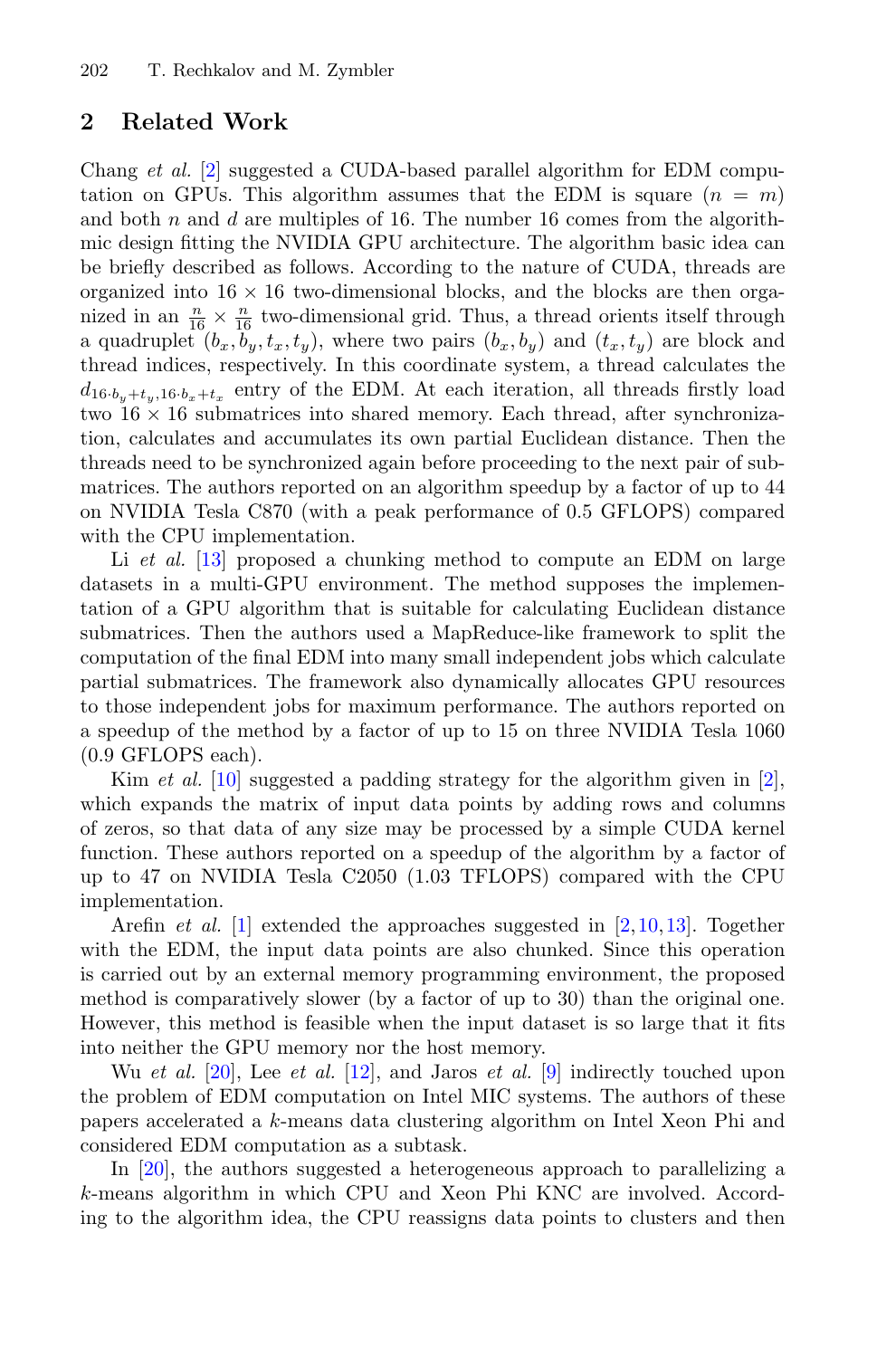offloads data points and cluster centroids on to the coprocessor. Thus, Xeon Phi KNC repeatedly computes an EDM for data points and centroids. To achieve a more efficient utilization of memory bandwidth and cache, the algorithm stores data as an array of structures. The authors reported that the clustering algorithm achieves a speedup by a factor of up to 24 and its scalability decreases dramatically if more than 56 threads are employed.

The authors of [\[9\]](#page-14-9) use a relatively similar approach and offload computations to Intel Xeon Phi KNC. We include in our review the solutions given in [\[9,](#page-14-9) [20\]](#page-15-3) regarding them as precursors of our approach, yet we avoid a comparison since those solutions employ an outdated approach and partial results on run time and speedup of the EDM computation stage cannot be extracted from the experimental results.

In [\[12\]](#page-14-3), the authors exploit straightforward techniques such as data alignment and auto-vectorization, as depicted in Algorithm [1](#page-3-0) (in what follows, we will refer to it as STRAIGHTFORWARD).

<span id="page-3-0"></span>

| Algorithm 1. STRAIGHTFORWARD(IN $A$ , $B$ ; out $D$ )<br>1: $\#$ pragma omp parallel for<br>2: for $i$ from 1 to $n$ do<br>3:<br>$sum \leftarrow 0$<br>4:<br>for $i$ from 1 to m do<br>$\text{L}$ assume $\text{L}$ aligned $(a_i, \ldots, 64)$<br>5:<br>$\text{L}$ assume aligned $(b_i, 64)$<br>6:<br>for k from 1 to d do<br>7:<br>$sum \leftarrow sum + (a_{i,k} - b_{i,k})^2$<br>8:<br>9:<br>end for<br>10:<br>$d_{i,j} \leftarrow sum$<br>11:<br>end for<br>$12:$ end for |  |
|---------------------------------------------------------------------------------------------------------------------------------------------------------------------------------------------------------------------------------------------------------------------------------------------------------------------------------------------------------------------------------------------------------------------------------------------------------------------------------|--|
|                                                                                                                                                                                                                                                                                                                                                                                                                                                                                 |  |
|                                                                                                                                                                                                                                                                                                                                                                                                                                                                                 |  |
|                                                                                                                                                                                                                                                                                                                                                                                                                                                                                 |  |
|                                                                                                                                                                                                                                                                                                                                                                                                                                                                                 |  |
|                                                                                                                                                                                                                                                                                                                                                                                                                                                                                 |  |
|                                                                                                                                                                                                                                                                                                                                                                                                                                                                                 |  |
|                                                                                                                                                                                                                                                                                                                                                                                                                                                                                 |  |
|                                                                                                                                                                                                                                                                                                                                                                                                                                                                                 |  |
|                                                                                                                                                                                                                                                                                                                                                                                                                                                                                 |  |
|                                                                                                                                                                                                                                                                                                                                                                                                                                                                                 |  |
|                                                                                                                                                                                                                                                                                                                                                                                                                                                                                 |  |
|                                                                                                                                                                                                                                                                                                                                                                                                                                                                                 |  |
|                                                                                                                                                                                                                                                                                                                                                                                                                                                                                 |  |

Here, lines 5–6 signal the C compiler that the memory space is aligned to a specific size. Otherwise, the compiler assumes that the loop accesses unaligned memory spaces, and splits the loop, even though the start addresses of the memory spaces are aligned in reality. Thus, the loop in line 7 is vectorized without loop peeling, since the start addresses of the data points involved in calculations are aligned and, from the signals received, the compiler knows that they are aligned to the vector processor unit (VPU) width (i.e. the number of floats stored in the VPU).

Next, when the loop for distance calculation is vectorized, even if the start address of the first data point is aligned to the VPU width, the start address of the second data point will not be aligned if the dimension *d* is not a multiple of the VPU width, and will start to cause loop peelings from then on, so the loop will therefore be vectorized inefficiently. To solve this problem, the authors pad input data points with zero elements to the nearest integer multiple of the VPU width. Since the size of each input data point is a multiple of the VPU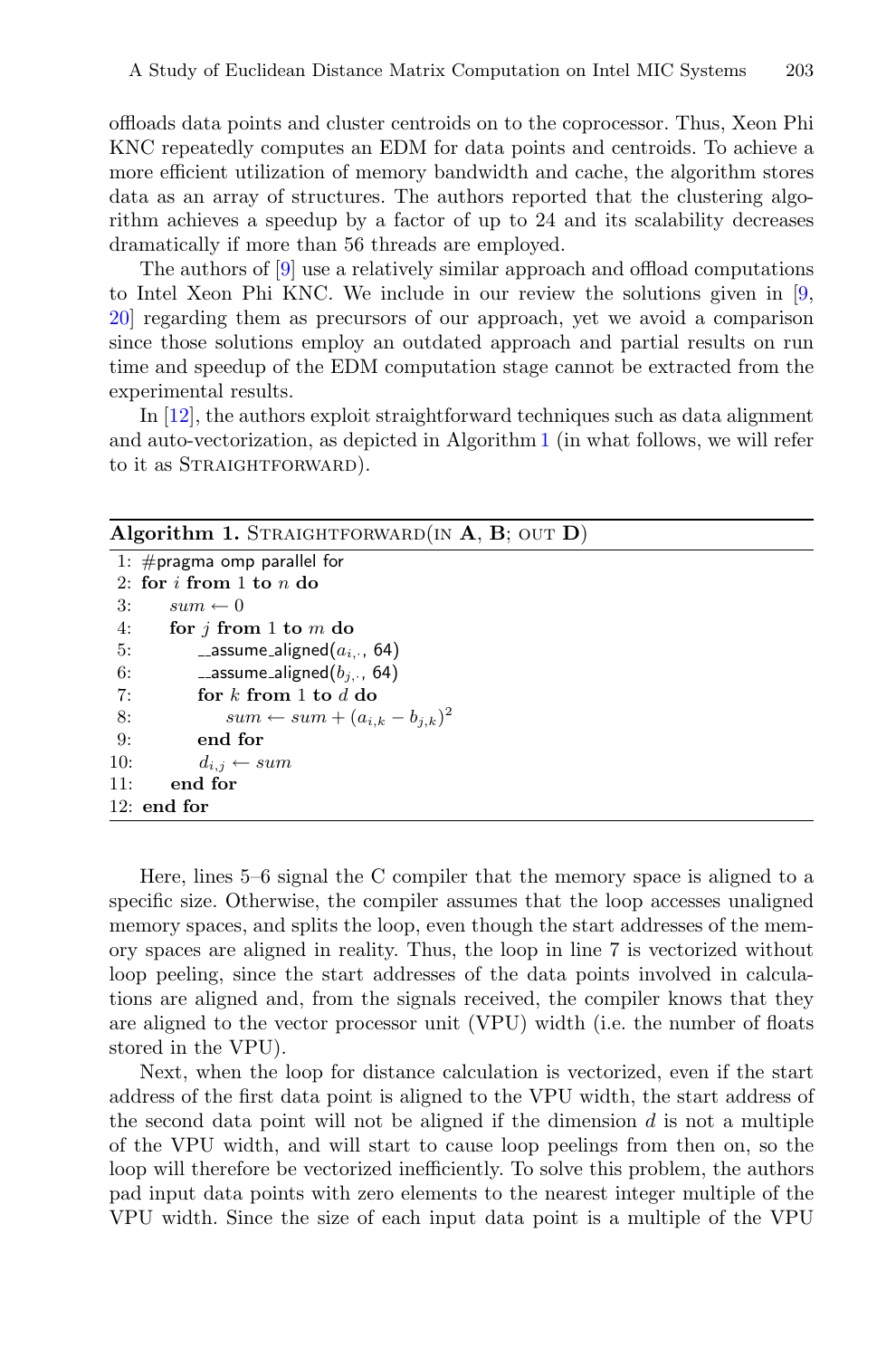width, the loop is vectorized without splitting and is compiled in just two vector operations.

However, in high-performance computations, data layout can significantly affect the efficiency of memory access operations [\[8\]](#page-14-10). In the next section, we will show an application of data layouts to EDM computation.

### <span id="page-4-0"></span>**3 Accelerating EDM Computation with Intel Xeon Phi**

Our approach is different in two ways from the STRAIGHTFORWARD algorithm. Firstly, we propose a novel scheme of computations that allows for the efficient use of Intel Xeon Phi vectorization abilities. Secondly, we exploit a sophisticated data layout to store data points in main memory. We consider these matters below, in Sects. [3.1](#page-4-1) and [3.2,](#page-5-0) respectively.

### <span id="page-4-1"></span>**3.1 Computational Scheme**

The basic idea of our approach is to modify the computational scheme in such a way that more operations will be vectorized compared with the straightforward approach. STRAIGHTFORWARD iteratively calculates one distance value between two data points, so the inner loop (cf. Algorithm [1,](#page-3-0) line 7) is compiled in two vector operations (i.e. elementwise vector difference and multiplication).

Unlike STRAIGHTFORWARD, the method we suggest iteratively calculates several distance values between a point from the first set of data points and *block* points from the second set of data points, where *block* is a parameter of the algorithm. Algorithm [2,](#page-5-1) which we will refer to as Blockwise, implements such a computational scheme.

In lines 1–7, we change the data layout of the second set of data points (we will discuss this below, in Sect. [3.2\)](#page-5-0) and produce its copy for further computations. The outer loop (line 9) is parallelized. It scans the first set of data points. The loop in line 10 scans the blocks of the second set of data points. The loop in line 12 provides for calculations through the coordinates of data points within a block. The loop in line 15 calculates the distances, it is compiled in two vector operations. In lines 13 and 14, we notify the compiler about the alignment of a point from the first set and a block of points from the second set, respectively. Finally, the loop in line 20 stores distances in the resulting matrix and is compiled in one vector operation (additionally, this loop is preceded by a signal to the compiler about the alignment of the rows of the resulting matrix).

To ensure that the blocks in the matrix representing the second set of data points have the same size, the number of rows *m* must be a multiple of *block*. We must therefore increase *m* up to the nearest integer that is a multiple of *block* by padding the **B** matrix with redundant zero rows.

Moreover, in order to guarantee an efficient vectorization of operations involving the **B** matrix, the *block* parameter must be a multiple of  $width_{VPU}$ , where  $width_{VPU}$  denotes the number of floats stored in the VPU. Also, to derive greater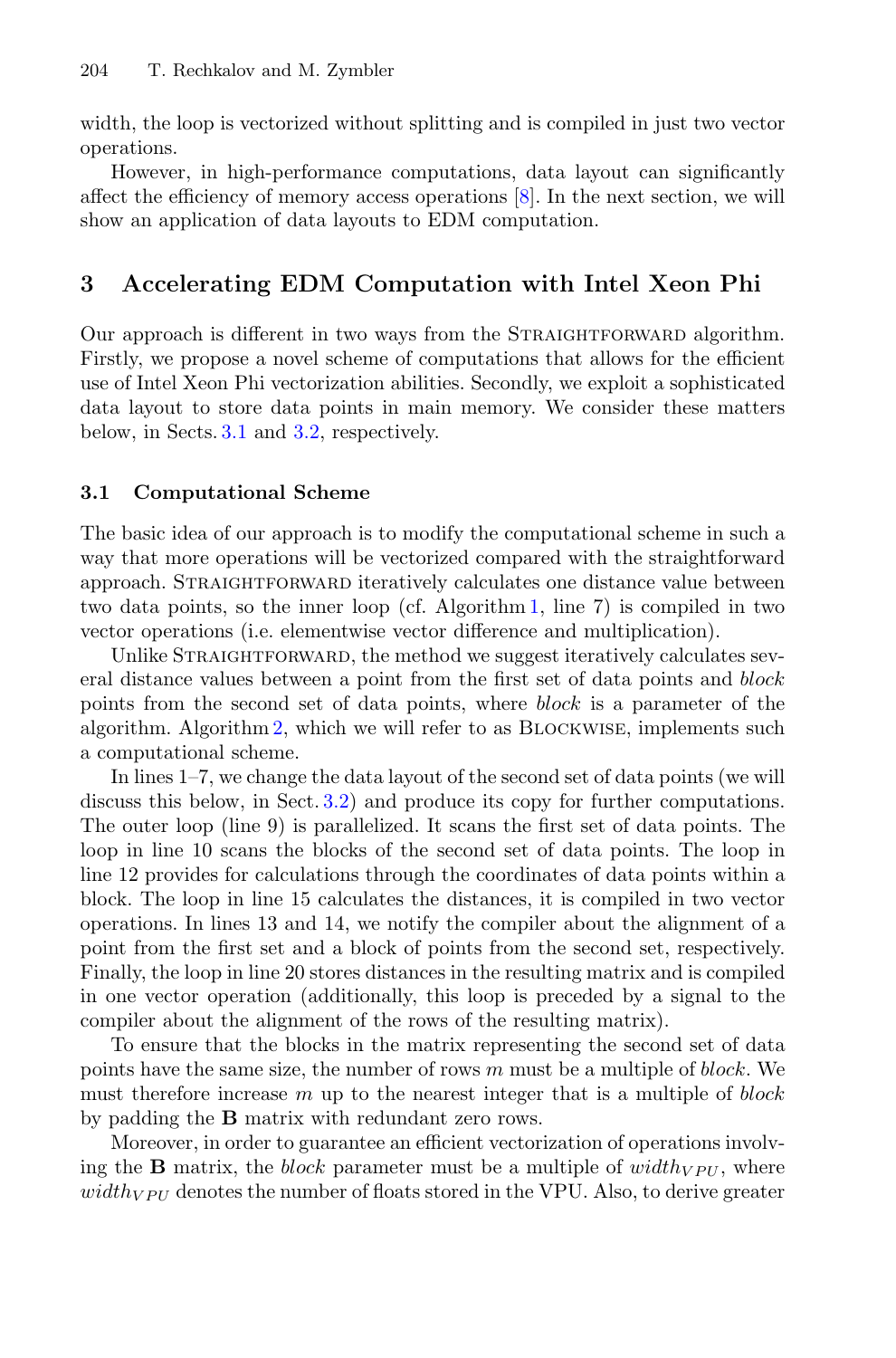```
Algorithm 2. Blockwise(in A, B, layout, block; out D)
```

```
1: if layout is SoA then
 2: PERMUTE(B, m, \tilde{B})3: else if layout is ASA then
 4: PERMUTE(B, block, B)5: else
 6:\triangleright Current layout is AoS, no permutation needed
 7: end if
 8: #pragma omp parallel for
 9: for i from 1 to n do
10: for j from 1 to \left\lceil \frac{m}{block} \right\rceil do
11: sum \leftarrow \overline{0}<br>12: for k fro
               12: for k from 1 to d do
13: assume aligned(a_i, b, 64)<br>14: assume aligned(\tilde{b}_{i+k}, b_{i+k})14: assume aligned(\tilde{b}_{j+k, \cdot}, 64)<br>15: for l from 1 to block do
                    for \ell from 1 to block do
16: sum_{\ell} \leftarrow sum_{\ell} + (a_{i,k} - \tilde{b}_{j+k,\ell})^217: end for
18: end for
19: and \begin{bmatrix} 19: & \text{Answer: } 10 \end{bmatrix} assume aligned (d_{i, \cdot}, 64) and d_{i, \cdot} for k from 1 to block denote
               \int for k from 1 to block do
21: d_{i,j \cdot block+k} \leftarrow sum_k<br>22: end for
               end for
23: end for
24: end for
```
benefits from the vectorization of computations, the **B** matrix should be the largest of the two sets of data points considered.

We should note, however, that our approach supposes the empirical choice of the *block* parameter in accordance with the above-mentioned requirements (we discuss this below, in Sect. [4\)](#page-6-0).

#### <span id="page-5-0"></span>**3.2 Application of Data Layouts**

Figure [1](#page-6-1) depicts the definitions of the basic data layouts in the C programming language [\[8\]](#page-14-10). The AoS (Array of Structures) layout simply stores the structures in an array; it is often referred to as a baseline implementation. In the SoA (Structure of Arrays) layout, all components are stored in separate arrays. This can lead to coalesced memory access if the access pattern supposes reading of adjoining elements. The ASA (Array of Structures of Arrays) layout partitions the data in chunks according to the *block* parameter. ASA-*block* generalizes to the other layouts, namely ASA-1 corresponds to AoS, and ASA-*m* corresponds to SoA. This sophisticated data layout allows for a reduction of the number of processor cache misses during EDM computations.

Algorithm [3](#page-6-2) transforms a data matrix from one layout to another in parallel. For a given *block* parameter and a matrix  $\mathbf{B} \in \mathbb{R}^{m \times d}$  with AoS layout, the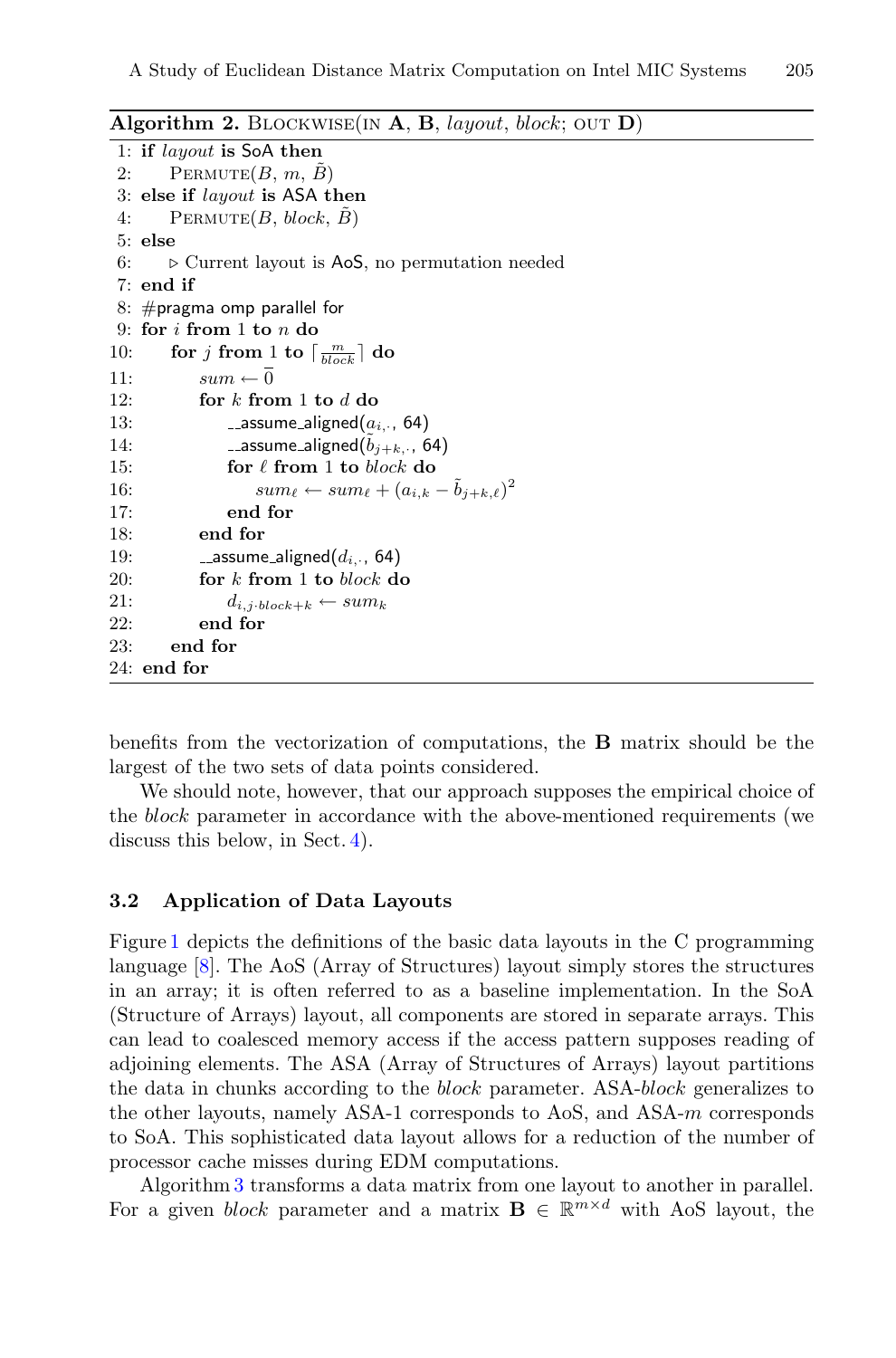206 T. Rechkalov and M. Zymbler



<span id="page-6-1"></span>

|  |  |  | Fig. 1. Basic data layouts |
|--|--|--|----------------------------|
|--|--|--|----------------------------|

<span id="page-6-2"></span>

algorithm produces a matrix  $\tilde{\mathbf{B}} \in \mathbb{R}^{d \cdot \left\lceil \frac{m}{block} \right\rceil \times block}$  with ASA-*block* layout (or with SoA layout if  $block = m$ ).

### <span id="page-6-0"></span>**4 Experimental Evaluation**

### **4.1 Background of the Experiments**

*Objectives*. In the experiments, we studied the following aspects of our approach. We investigated its performance and scalability compared with both the STRAIGHTFORWARD algorithm of Lee *et al.* [\[12](#page-14-3)] and the EDM computational algorithm from Intel Math Kernel Library  $(MKL)^3$  $(MKL)^3$  optimized for Intel Xeon Phi. We combined the Blockwise algorithm with the AoS, SoA and ASA-512 layouts, ran all the competitors on an Intel MIC system for different datasets, measured the run time (after deduction of the I/O time required for reading input data and writing the results), and calculated their speedup and parallel efficiency.

Here we understand these characteristics of parallel-algorithm scalability in the following manner. Speedup and parallel efficiency of a parallel algorithm employing *k* threads are calculated, respectively, as  $s(k) = \frac{t_1}{t_k}$  and  $e(k) = \frac{t_1}{k \cdot t_k}$ , where  $t_1$  and  $t_k$  are the run times of the algorithm when one and k threads are employed, respectively.

<span id="page-6-3"></span><sup>3</sup> [Intel Math Kernel Library 2018 Release Notes.](https://software.intel.com/en-us/articles/intel-math-kernel-library-intel-mkl-2018-release-notes)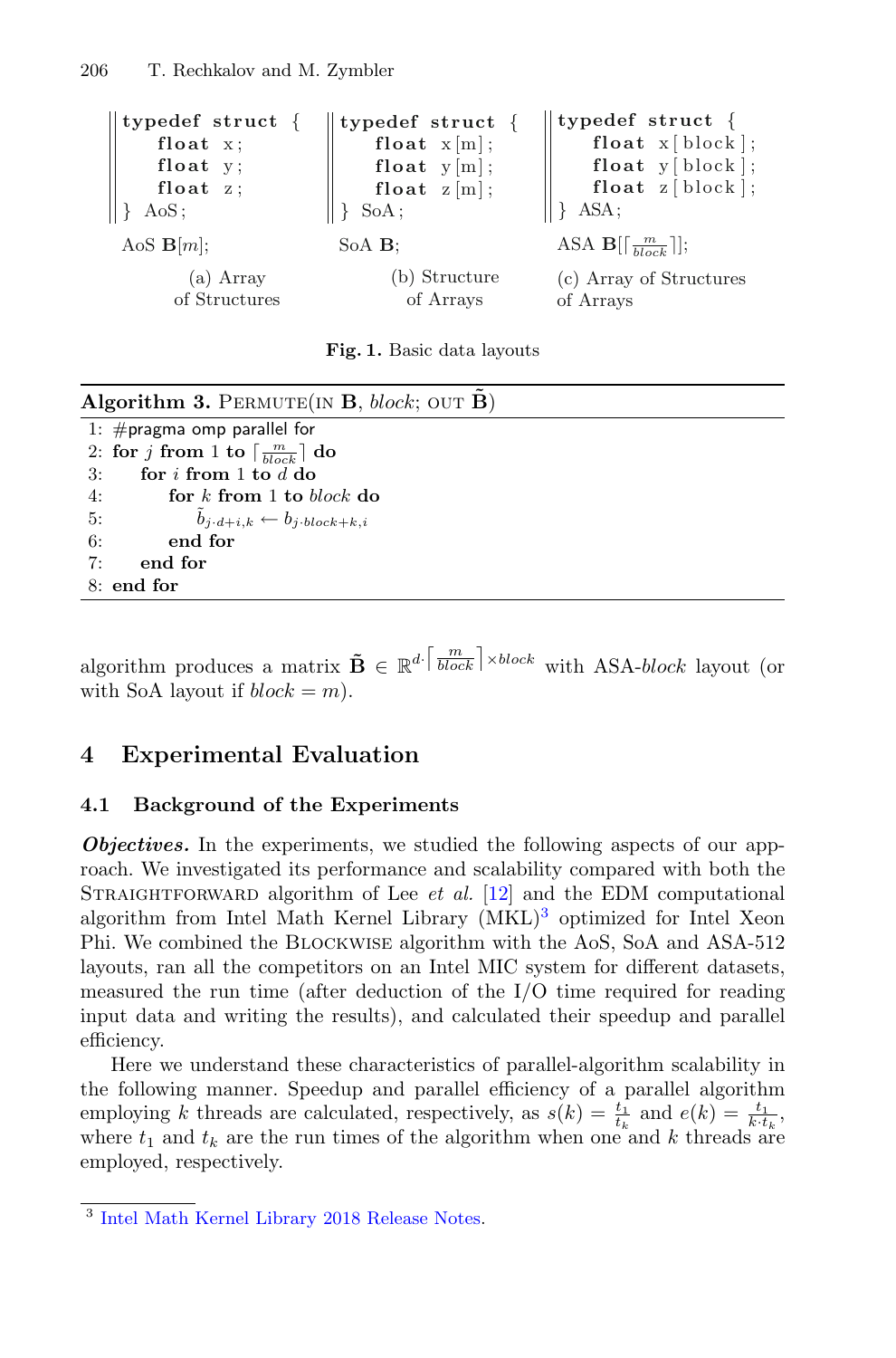We compared the performance and scalability for both square and rectangular matrices; the latter were the same used by Lee *et al*.

In order to make sure that the computational scheme proposed gives benefits on vectorization for MIC systems, we compared the performances of the Blockwise algorithm (we took the results for the data layout where the algorithm performed best), the STRAIGHTFORWARD algorithm, and the Intel MKL algorithm, on both Intel Xeon and Intel Xeon Phi and for the same datasets.

Also, datasets and experimental results on performance for the algorithm of Kim *et al.* [\[10\]](#page-14-6) on NVIDIA Tesla  $C2050<sup>4</sup>$  $C2050<sup>4</sup>$  $C2050<sup>4</sup>$  were compared with the best results of Blockwise on Intel Xeon Phi (the aforesaid systems have approximately the same peak performance).

Finally, we present the results of the experiments carried out to choose the number 512 as the *block* parameter value.

*Datasets.* In the experiments, we compared the algorithms using the datasets described in Table [1.](#page-7-1) The Census [\[14\]](#page-14-11) and the FCS Human [\[6](#page-14-12)] datasets are from real-world applications. The MixSim dataset and the ADS datasets were synthesized by artificial data generators described in [\[15,](#page-15-4)[16\]](#page-15-5), respectively. The ADS (Aligned Data Set) datasets were used for the experimental evaluation of the STRAIGHTFORWARD algorithm in [\[12](#page-14-3)]. The PRND (Pseudo Random Numbers) datasets were used by Kim *et al.* for the experimental evaluation of their algorithm [\[10](#page-14-6)].

<span id="page-7-1"></span>

| Dataset         | $\boldsymbol{d}$ | $\boldsymbol{n}$  | m                 | Type      | Semantic                                              |
|-----------------|------------------|-------------------|-------------------|-----------|-------------------------------------------------------|
| MixSim          | $5^{\circ}$      | $35 \cdot 2^{10}$ | $35 \cdot 2^{10}$ | Synthetic | Created by a synthetic data generator $[15]$          |
| Census          | 67               | $35 \cdot 2^{10}$ | $35 \cdot 2^{10}$ | Real      | US Census Bureau population surveys $[14]$            |
| FCS Human       | 423              | $18 \cdot 2^{10}$ | $18 \cdot 2^{10}$ | Real      | Aggregated human gene information $[6]$               |
| $ADS-16$        | 16               | $10^6$            | $10^3$            | Synthetic | Used in $\left[12\right]$ for experimental evaluation |
| $ADS-32$        | 32               |                   |                   |           |                                                       |
| $ADS-64$        | 64               |                   |                   |           |                                                       |
| ADS-256         | 256              |                   |                   |           |                                                       |
| PRND-50         | 50 <sup>1</sup>  | $15 \cdot 10^3$   | $15 \cdot 10^3$   | Synthetic | Used in $[10]$ for experimental evaluation            |
| <b>PRND-100</b> | 100              |                   |                   |           |                                                       |
| <b>PRND-150</b> | 150              |                   |                   |           |                                                       |
| PRND-200        | 200              |                   |                   |           |                                                       |

**Table 1.** Datasets used in experiments

For the experiments, we took the largest parts of the MixSim and Census datasets that fit in the main memory of the hardware the algorithms were evaluated on. In order to meet the requirements for the *block* parameter (cf. Sect. [3.1\)](#page-4-1), we took from MixSim, Census and FCS Human numbers of data points that are

<span id="page-7-0"></span> $^4$  [NVIDIA Tesla C2050/C2070 Data sheet.](http://www.nvidia.com/docs/IO/43395/NV_DS_Tesla_C2050_C2070_jul10_lores.pdf)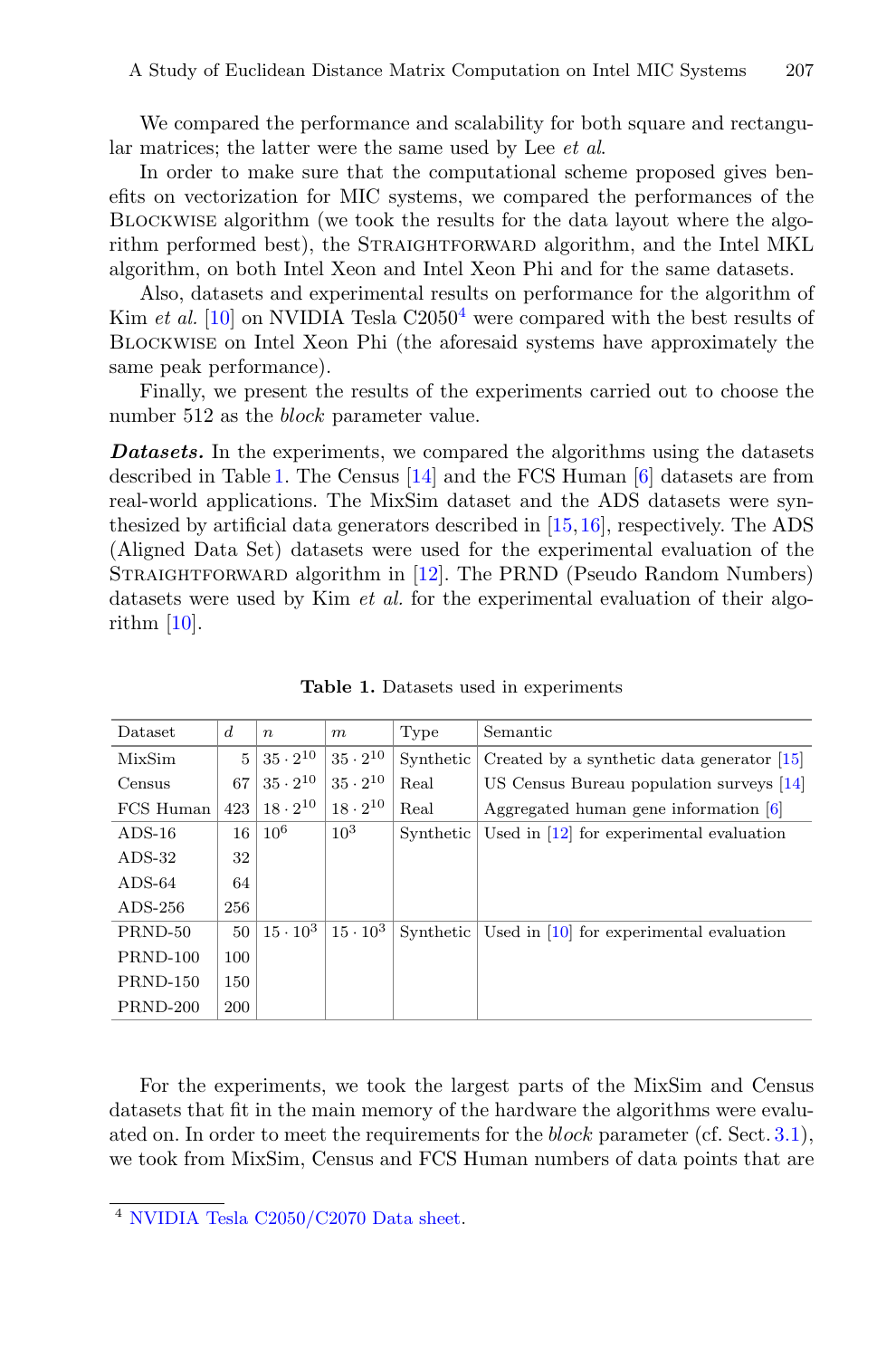multiples of  $block = 512$  (the original FCS Human dataset was padded with zero points).

To evaluate the Straightforward algorithm on datasets in which the dimension is not a multiple of  $width_{VPU} = 16$ , we increased d up to the nearest integer multiple of 16 by padding the data points with zeros. To evaluate our approach on the datasets used by Lee *et al.* and Kim *et al.*, in which the numbers of data points are not multiples of 512, we increased *n* and *m* up to the nearest integers that are multiples of 512 by padding the datasets with zero points.

<span id="page-8-0"></span>*Hardware.* We conducted experiments on a node of the Tornado SUSU supercomputer [\[11](#page-14-13)] (cf. Table [2](#page-8-0) for the specifications of both the host and the MIC system).

| Specifications           | Host        | MIC system       |
|--------------------------|-------------|------------------|
| Model, Intel Xeon        | X5680       | Phi (KNC), SE10X |
| Physical cores           | $2\times 6$ | 61               |
| Hyperthreading factor    | 2           | 4                |
| Logical cores            | 24          | 244              |
| Frequency, GHz           | 3.33        | 1.1              |
| VPU size, bit            | 128         | 512              |
| Peak performance, TFLOPS | 0.371       | 1.076            |

**Table 2.** Hardware specifications

#### **4.2 Results and Discussion**

**Scalability.** Figures [2](#page-9-0) and [3](#page-10-0) depict the run time, speedup and parallel efficiency of the competitors on square and rectangular matrices, respectively.

Regarding the experiments on square matrices, we can see that the Intel MKL algorithm outruns the competitors, and Blockwise(ASA-512) holds the second place (with roughly the same performance on the MixSim dataset with *d* padded to 16). At the same time, the Intel MKL algorithm shows almost the worst speedup and parallel efficiency among the competitors. All the algorithms (except Intel MKL and Blockwise(SoA)) show a close-to-linear speedup and up to 80% efficiency when the number of threads matches the number of physical cores the algorithm is running on. However, when more than one thread per physical core is employed, only Blockwise(ASA-512) displays the aforementioned tendency, showing a speedup by a factor of up to 200 and at least 80% efficiency, whereas the speedup of the other algorithms slows or even drops down and their parallel efficiency diminishes accordingly.

Experiments on rectangular matrices deal with larger datasets and show the following. Blockwise(ASA-512) outruns the competitors on the ADS-16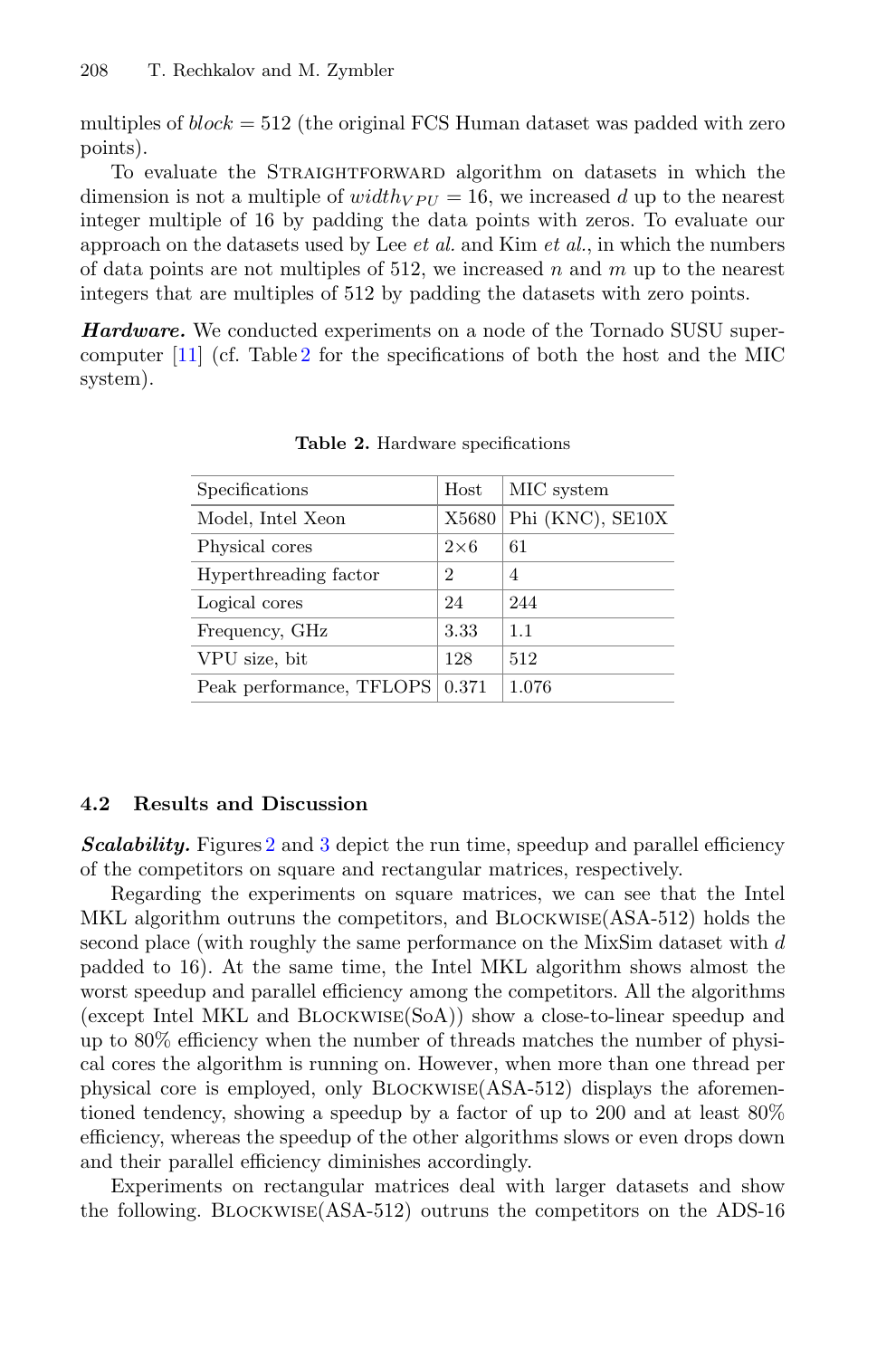

(a) MixSim dataset (*d* padded to 16): run time, speedup and efficiency



(b) Census dataset (*d* padded to 80): run time, speedup and efficiency



(c) FCS Human dataset (*d* padded to 432): run time, speedup and efficiency

<span id="page-9-0"></span>**Fig. 2.** Run time and scalability on square matrices

and ADS-32 datasets, and shows roughly the same performance as the Intel MKL algorithm on the ADS-64 dataset. On the ADS-256 dataset, the Intel MKL algorithm beats the competitors. Regarding scalability, we see a similar picture as for square matrices. Blockwise(ASA-512) shows a close-to-linear speedup and up to 90% parallel efficiency when the number of threads matches the number of physical cores. In the range from 60 to 240 threads, our algorithm scalability remains the best, giving a speedup by a factor of up to 160 and at least 70% efficiency. We can conclude that Blockwise(ASA-512) performs its best on rectangular matrices with low-dimensional data points (approximately when  $d \leq 32$ ).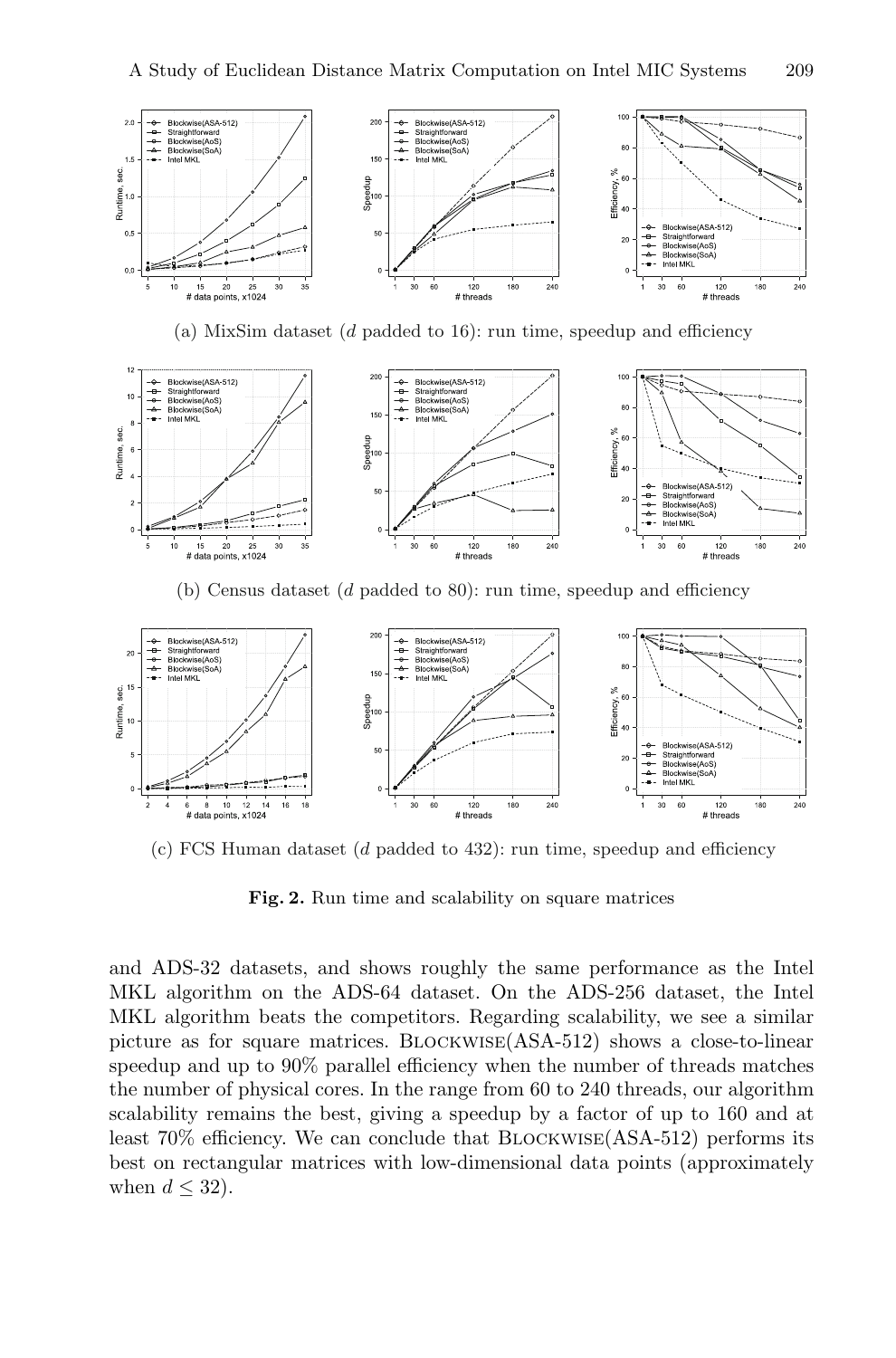

(a) ADS-16 dataset: run time, speedup and efficiency



(b) ADS-32 dataset: run time, speedup and efficiency



(c) ADS-64 dataset: run time, speedup and efficiency



<span id="page-10-0"></span>(d) ADS-256 dataset: run time, speedup and efficiency

**Fig. 3.** Run time and scalability on rectangular matrices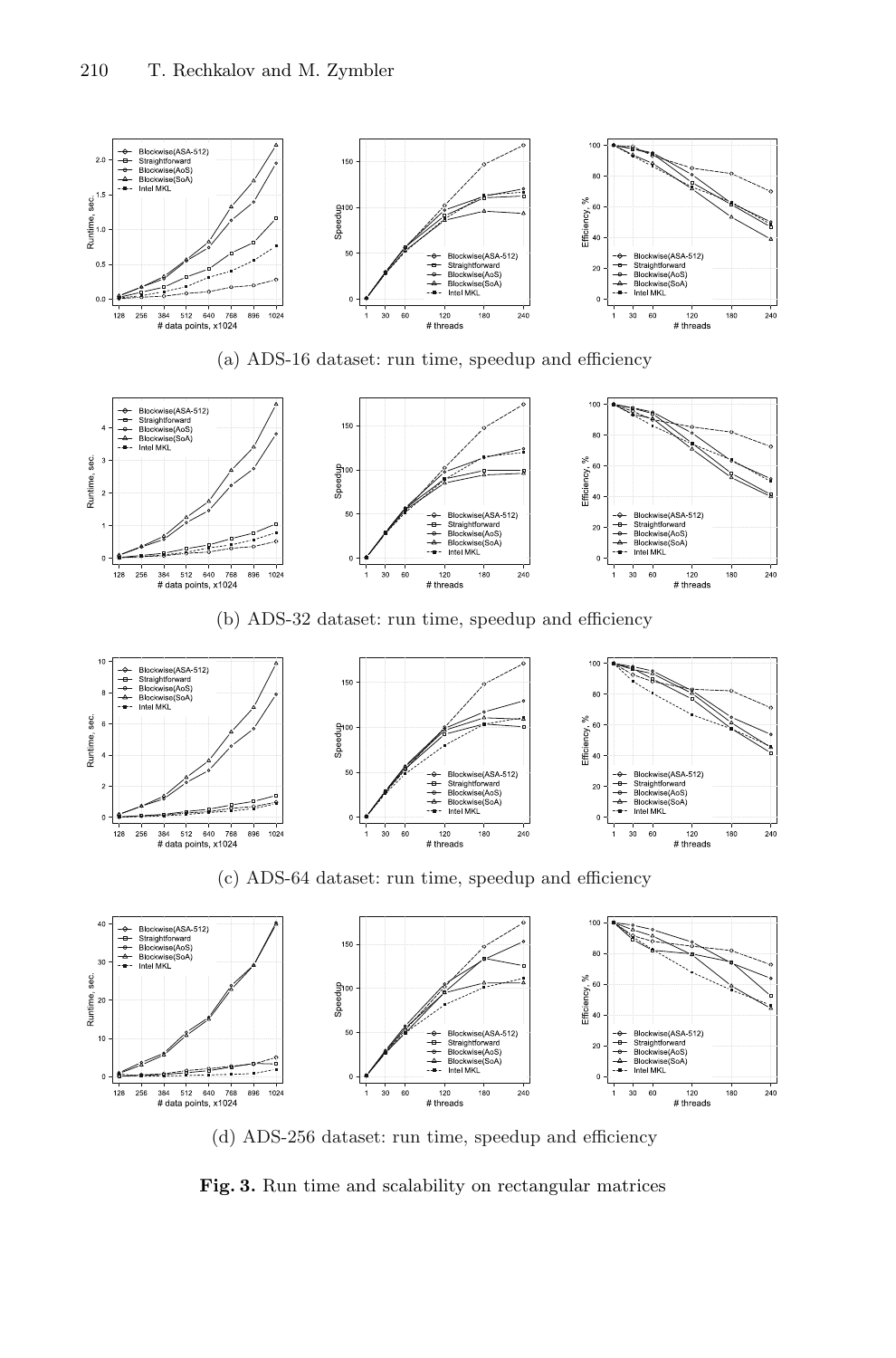**Benefits of Vectorization.** Table [3](#page-11-0) shows the performance results of Blockwise(ASA-512) for the Intel Xeon and Intel Xeon Phi platforms compared with STRAIGHTFORWARD. As we can see, BLOCKWISE $(ASA-512)$  is 3.5 to 8 times faster on Intel Xeon Phi than it is on the host consisting of two Intel Xeon CPUs. The STRAIGHTFORWARD algorithm, in the same manner as BLOCKWISE(ASA-512), is faster on Intel Xeon Phi than on two Intel Xeon hosts. However, our algorithm shows a greater ratio of run times on the said platforms. Also, we should remind that the Intel MKL algorithm outruns our Blockwise(ASA-512) in the case of high-dimensional data (approximately when *d >* 32) on both platforms.

<span id="page-11-0"></span>

| Dataset        | Intel Xeon Phi (KNC)            |              |                      | $2\times$ Intel Xeon CPU        |       |                          | Ratio of run times              |                      |
|----------------|---------------------------------|--------------|----------------------|---------------------------------|-------|--------------------------|---------------------------------|----------------------|
|                | 1.076 TFLOPS                    |              |                      | 0.371 TFLOPS                    |       |                          | $2\times$ CPU/Phi               |                      |
|                | <b>Blockwise</b><br>$(ASA-512)$ | Intel<br>MKL | Straight-<br>forward | <b>Blockwise</b><br>$(ASA-512)$ | Intel | Straight-<br>MKL forward | <b>Blockwise</b><br>$(ASA-512)$ | Straight-<br>forward |
| $ADS-16$       | 0.28                            | 0.76         | 1.05                 | 1.04                            | 3.02  | 1.00                     | $3.7\times$                     | $1.0\times$          |
| $ADS-32$       | 0.51                            | 0.78         | 1.15                 | 1.76                            | 3.14  | 1.79                     | $3.5\times$                     | $1.6\times$          |
| $ADS-64$       | 0.98                            | 0.88         | 1.36                 | 3.78                            | 3.81  | 4.25                     | $3.9\times$                     | $3.1\times$          |
| ADS-256 $3.71$ |                                 | 1.92         | 3.79                 | 30.32                           | 5.14  | 31.41                    | $8.2\times$                     | $8.3\times$          |

**Table 3.** Run times on ADS datasets, s

*Comparison with the GPU Solution.* The performance results of our solution compared with the algorithm proposed by Kim *et al.* [\[10](#page-14-6)] are summarized in Table [4.](#page-11-1) We can see that Blockwise(ASA-512) is up to two times faster on Intel Xeon Phi than the algorithm of Kim *et al.* is on NVIDIA Tesla C2050. However, the Intel MKL algorithm still outruns Blockwise(ASA-512) on Intel Xeon Phi in the case of such small datasets.

<span id="page-11-1"></span>

| Dataset         | Intel Xeon Phi   |       | $2\times$ Intel Xeon      | NVIDIA Tesla |                 |  |  |
|-----------------|------------------|-------|---------------------------|--------------|-----------------|--|--|
|                 | 1.076 TFLOPS     |       | 0.371 TFLOPS              |              | 1.03 TFLOPS     |  |  |
|                 | <b>Blockwise</b> | Intel | <b>Blockwise</b><br>Intel |              | Kim             |  |  |
|                 | $(ASA-512)$      | MKL   | $(ASA-512)$               | MKL          | $et \ al.$ [10] |  |  |
| PRND-50         | 0.19             | 0.07  | 0.35                      | 0.74         | 0.82            |  |  |
| PRND-100 0.32   |                  | 0.08  | 0.59                      | 0.89         | 1.01            |  |  |
| PRND-150 0.45   |                  | 0.10  | 0.78                      | 1.01         | 1.21            |  |  |
| <b>PRND-200</b> | 0.58             | 0.12  | 1.60                      | 1.16         | 1.41            |  |  |

**Table 4.** Run time on PRND datasets, s

*Choice of the block Parameter.* The preceding experimental results were obtained after an empirical research was carried out to choose the value of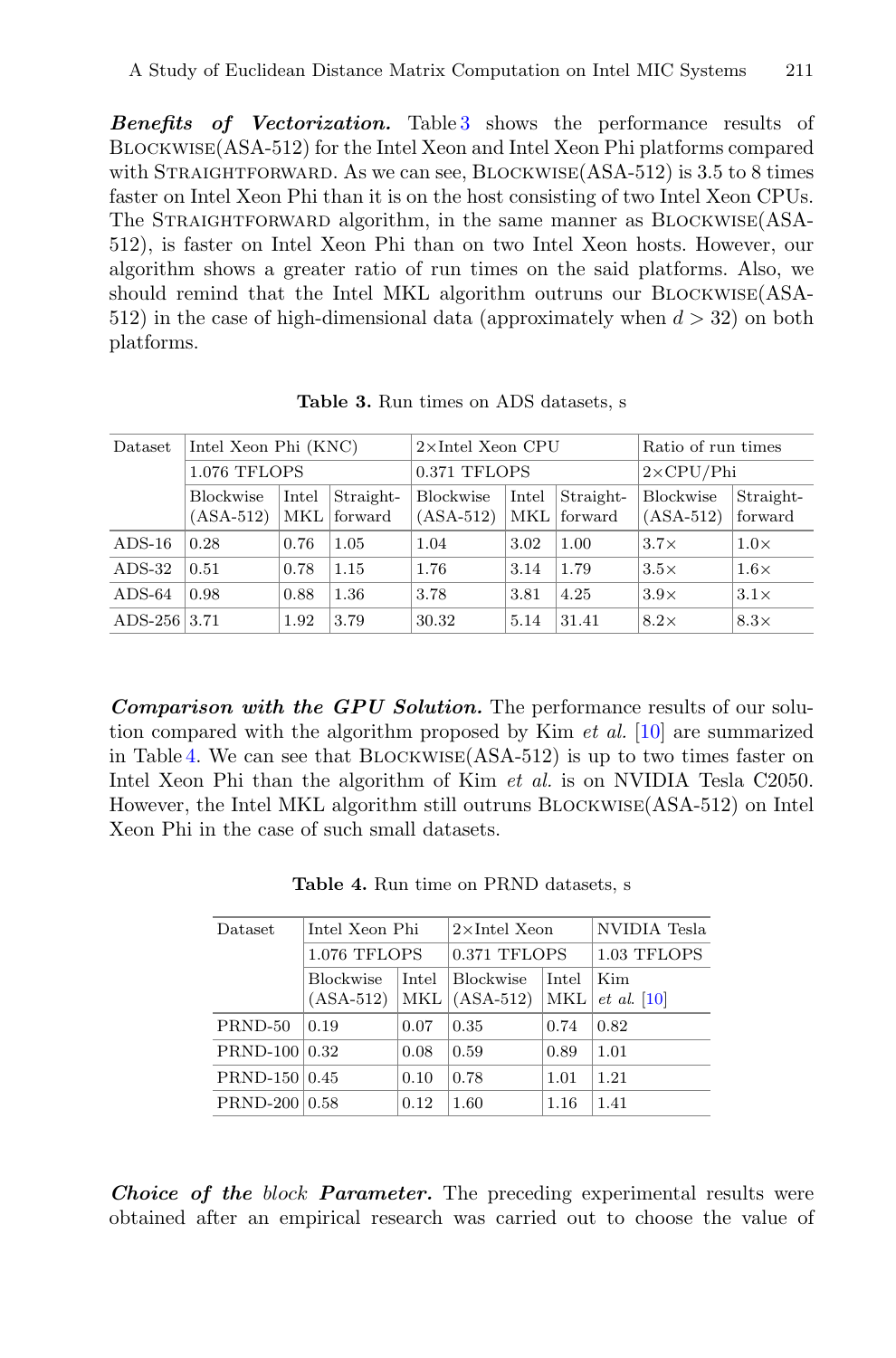the *block* parameter. The value *block* = 512 was determined as follows. We ran Blockwise(ASA-*block*) on Intel Xeon Phi for different values of *block* on datasets with  $n = m = 2^{15}$  random data points having different dimensions:  $d = 3, 5, 67$ , and 129 (cf. Fig. [4\)](#page-12-0). After that, we chose  $block = 512$  as the value that gives the best performance for the most corresponding values of *d*.

<span id="page-12-0"></span>

**Fig. 4.** Performance of BLOCKWISE(ASA-block) for different values of block

**Discussion.** To finish the presentation of the experimental results, we should mention both memory and run time overheads of our approach.

Memory overhead is due to the following reasons. First, for an efficient utilization of the Intel Xeon Phi vectorization abilities, our algorithm requires that the cardinality of the second set of data points be a multiple of *block*. If it is not so, then the value of *m* must be increased up to the nearest integer that a is multiple of *block* by padding the dataset with zero points. Thus, in the worst case, we will have *<sup>d</sup>* · (*block* <sup>−</sup> 1) redundant zero elements. Second, before computing an EDM, we create a copy of the matrix that represents the second set of data points and fills this copy with the elements of the original matrix permuted in a proper way. So we additionally need *<sup>d</sup>*·max(*n, m*) redundant data elements (here we use the "max" function since, to derive greater benefits from the vectorization of computations, the **B** matrix should be the largest of the two sets of data points). Thus, the total memory overhead for our solution amounts to  $d \cdot (block -1 + \max(n, m))$  elements.

The STRAIGHTFORWARD algorithm, unlike our solution, requires that the dimension *d* be a multiple of *width* $V_{PI}$ . If *d* does not meet this requirement, then it must be increased up to the nearest integer multiple of  $width_{VPU}$  by padding the data points with zeros. Thus, in the worst case, it will cost  $(width_{VPU}$  –  $1) \cdot (m + n)$  redundant zero elements. Returning to the experimental results in which BLOCKWISE(ASA-512) outruns STRAIGHTFORWARD, we can conclude that, in the case of rectangular matrices with low-dimensional data points, our algorithm yields less memory overhead than STRAIGHTFORWARD.

As for the run time overhead related to the permutation of matrix elements, our experiments showed that the run time of the permutation step is negligibly small compared with the computation run time (less than one percent).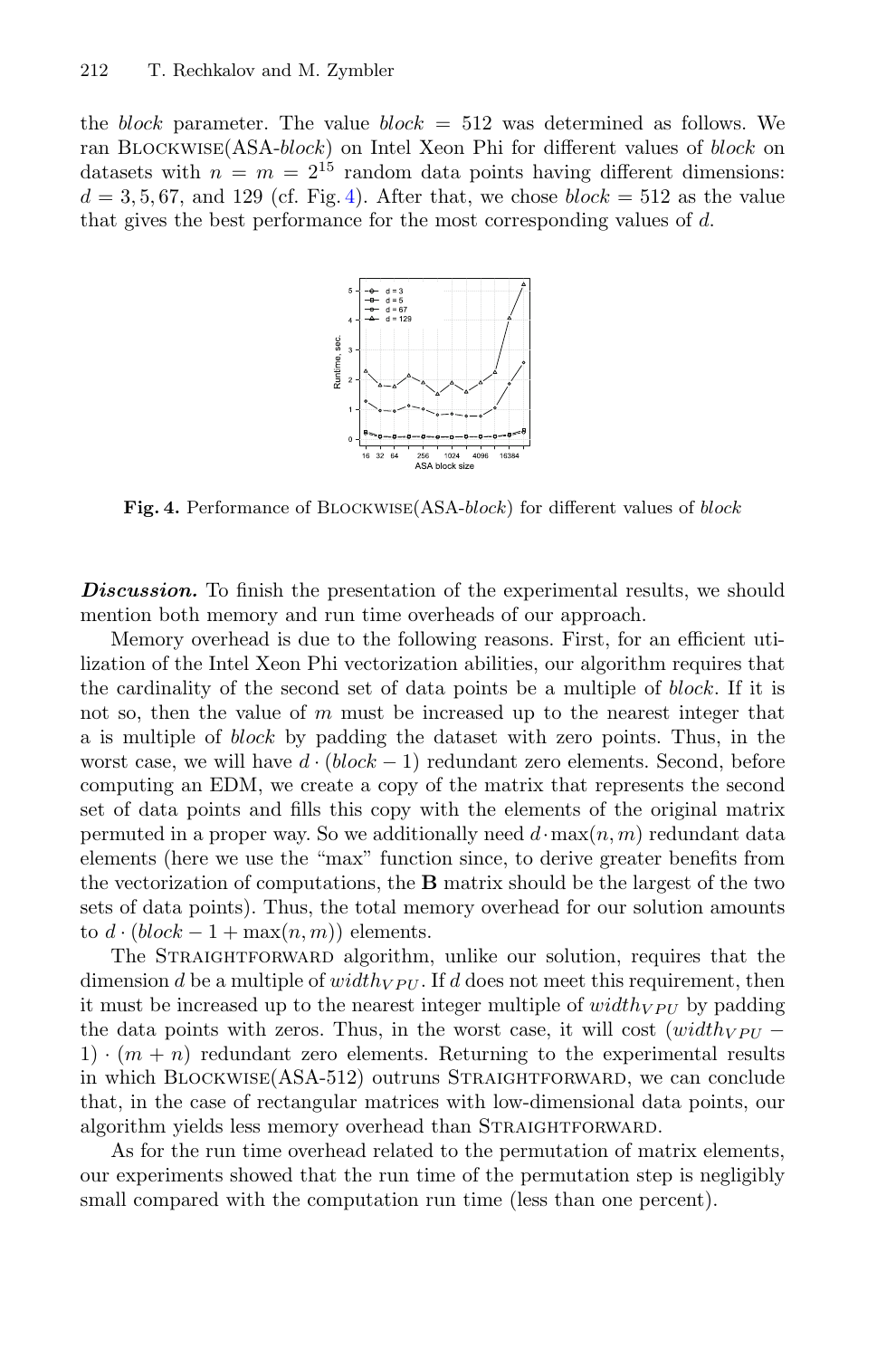To conclude, we should also remind that the performance of the Blockwise(ASA-*block*) algorithm depends on the *block* parameter, which must be determined through empirical research.

### <span id="page-13-0"></span>**5 Conclusions**

In this paper, we touched upon the problem of Euclidean distance matrix (EDM) computation, which is a typical subtask in a wide spectrum of practical and scientific problems connected with data analysis. At present, many parallel algorithms for EDM computation have been developed for GPUs. These developments, however, cannot be directly applied to modern Intel Xeon Phi many-core systems, which serve as an attractive alternative to GPUs. We addressed the task of accelerating EDM computation on the Intel Xeon Phi Knights Landing (KNL) system in the case when all data involved in the computations fit in the main memory.

We proposed a novel parallel algorithm for EDM computation, called Blockwise, which is different in two ways from the approach that exploits straightforward techniques such as data alignment and auto-vectorization. Firstly, we use a block-oriented scheme of computations that allows for the efficient use of the Intel Xeon Phi vectorization abilities. Secondly, we apply a sophisticated data layout to store data points in main memory so as to reduce the number of processor cache misses during EDM computations.

We performed an experimental evaluation of the algorithm on real-world and synthetic datasets organized as square and rectangular matrices, and compared our solution with analogues. The experimental results show the following. Blockwise demonstrates a close-to-linear speedup and at least 80% parallel efficiency when the number of threads matches the number of physical cores the algorithm is running on. When Blockwise employs more than one thread per physical core, its speedup and parallel efficiency become sublinear but they remain the best among other competitors. Our algorithm outruns the straightforward approach and the algorithm from Intel Math Kernel Library (MKL) in the case of rectangular matrices with low-dimensional data points (approximately when  $d \leq 32$ ). As for the case of high-dimensional data points  $(d > 32)$ , the Intel MKL algorithm outruns the competitors on both square and rectangular matrices, while Blockwise shows roughly the same performance as the straightforward approach.

Further studies of EDM computation on Intel MIC processors might elaborate on the following topics: applications of our approach to different clustering algorithms (e.g., *k*-means [\[12](#page-14-3)], PAM [\[17\]](#page-15-6), and others), development of an analytical model that would be able to predict the performance of the Blockwise algorithm and determine the value of the *block* parameter for best performance.

**Acknowledgments.** This work was financially supported by the Russian Foundation for Basic Research (grant No. 17-07-00463), by Act 211 of the Government of the Russian Federation (contract No. 02.A03.21.0011) and by the Ministry of Education and Science of the Russian Federation (government order 2.7905.2017/8.9).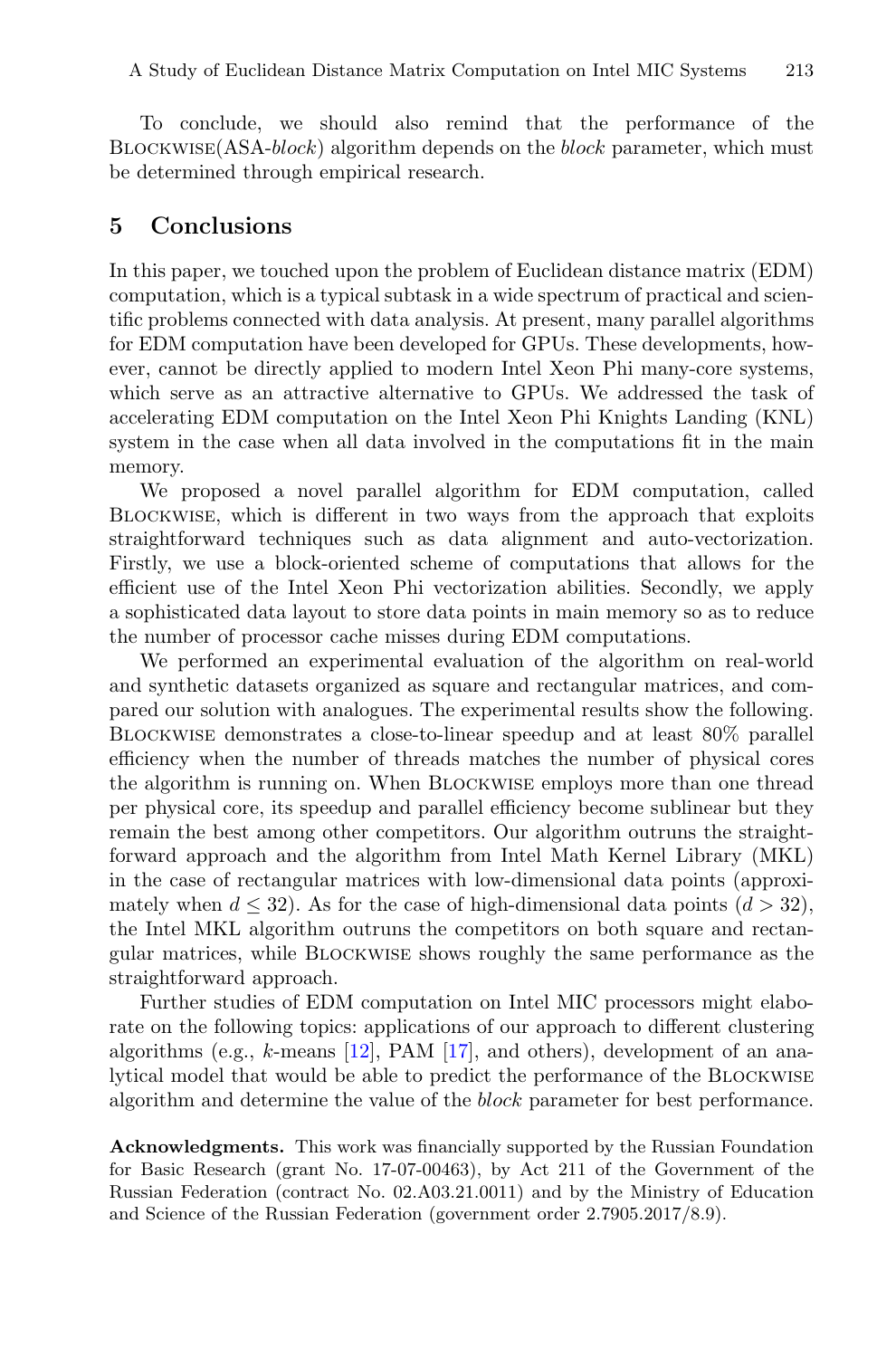## **References**

- <span id="page-14-5"></span>1. Arefin, A.S., Riveros, C., Berretta, R., Moscato, P.: Computing large-scale distance matrices on GPU. In: The 7th International Conference on Computer Science and Education, ICCSE 2012, Melbourne, Australia, 14–17 July 2012, pp. 576–580. IEEE Computer Society (2012). <https://doi.org/10.1109/ICCSE.2012.6295141>
- <span id="page-14-2"></span>2. Chang, D., Jones, N.A., Li, D., Ouyang, M., Ragade, R.K.: Compute pairwise Euclidean distances of data points with GPUs. In: Proceedings of the IASTED International Symposium on Computational Biology and Bioinformatics, CBB'2008, Orlando, Florida, USA, 16–18 November 2008, pp. 278–283. IASTED (2008)
- <span id="page-14-8"></span>3. Chrysos, G.: Intel<sup>R</sup> Xeon Phi coprocessor (codename Knights Corner). In: 2012 IEEE Hot Chips 24th Symposium (HCS), Cupertino, CA, USA, 27–29 August 2012, pp. 1–31 (2012). <https://doi.org/10.1109/HOTCHIPS.2012.7476487>
- <span id="page-14-4"></span>4. Dembélé, D., Kastner, P.: Fuzzy c-means method for clustering microarray data. Bioinformatics **19**(8), 973–980 (2003)
- <span id="page-14-0"></span>5. Dokmanic, I., Parhizkar, R., Ranieri, J., Vetterli, M.: Euclidean distance matrices: essential theory, algorithms, and applications. IEEE Sig. Process. Mag. **32**(6), 12– 30 (2015)
- <span id="page-14-12"></span>6. Engreitz Jr., J.M., Daigle, B.J., Marshall, J.J., Altman, R.B.: Independent component analysis: mining microarray data for fundamental human gene expression modules. J. Biomed. Inform. **43**(6), 932–944 (2010)
- <span id="page-14-1"></span>7. Foote, J.: An overview of audio information retrieval. Multimed. Syst. **7**(1), 2–10 (1999)
- <span id="page-14-10"></span>8. Hassan, Q.F.: Innovative Research and Applications in Next-Generation High Performance Computing. IGI Global, Hershey (2016). [https://doi.org/10.4018/978-1-](https://doi.org/10.4018/978-1-5225-0287-6) [5225-0287-6](https://doi.org/10.4018/978-1-5225-0287-6)
- <span id="page-14-9"></span>9. Jaros, M., et al.: Implementation of k-means segmentation algorithm on Intel Xeon Phi and GPU: application in medical imaging. Adv. Eng. Softw. **103**, 21–28 (2017)
- <span id="page-14-6"></span>10. Kim, S., Ouyang, M.: Compute distance matrices with GPU. In: Proceedings of the 3rd Annual International Conference on Advances in Distributed and Parallel Computing, ADPC'2012, Bali, Indonesia, 17–18 September 2012 (2012). [https://](https://doi.org/10.5176/2251-1652_ADPC12.07) [doi.org/10.5176/2251-1652](https://doi.org/10.5176/2251-1652_ADPC12.07) ADPC12.07
- <span id="page-14-13"></span>11. Kostenetskiy, P., Safonov, A.: SUSU supercomputer resources. In: Sokolinsky, L., Starodubov, I., (eds.) PCT'2016, International Scientific Conference on Parallel Computational Technologies, Arkhangelsk, Russia, 29–31 March 2016. CEUR Workshop Proceedings, vol. 1576, pp. 561–573 (2016)
- <span id="page-14-3"></span>12. Lee, S., Liao, W., Agrawal, A., Hardavellas, N., Choudhary, A.N.: Evaluation of K-means data clustering algorithm on Intel Xeon Phi. In: Joshi, J., et al. (eds.) 2016 IEEE International Conference on Big Data, BigData 2016, Washington DC, USA, 5–8 December 2016, pp. 2251–2260. IEEE (2016)
- <span id="page-14-7"></span>13. Li, Q., Kecman, V., Salman, R.: A chunking method for Euclidean distance matrix calculation on large dataset using multi-GPU. In: Draghici, S., Khoshgoftaar, T.M., Palade, V., Pedrycz, W., Wani, M.A., Zhu, X. (eds.) The 9th International Conference on Machine Learning and Applications, ICMLA 2010, Washington, DC, USA, 12–14 December 2010, pp. 208–213. IEEE Computer Society (2010). [https://doi.](https://doi.org/10.1109/ICMLA.2010.38) [org/10.1109/ICMLA.2010.38](https://doi.org/10.1109/ICMLA.2010.38)
- <span id="page-14-11"></span>14. Meek, C., Thiesson, B., Heckerman, D.: The learning-curve sampling method applied to model-based clustering. J. Mach. Learn. Res. **2**, 397–418 (2002)